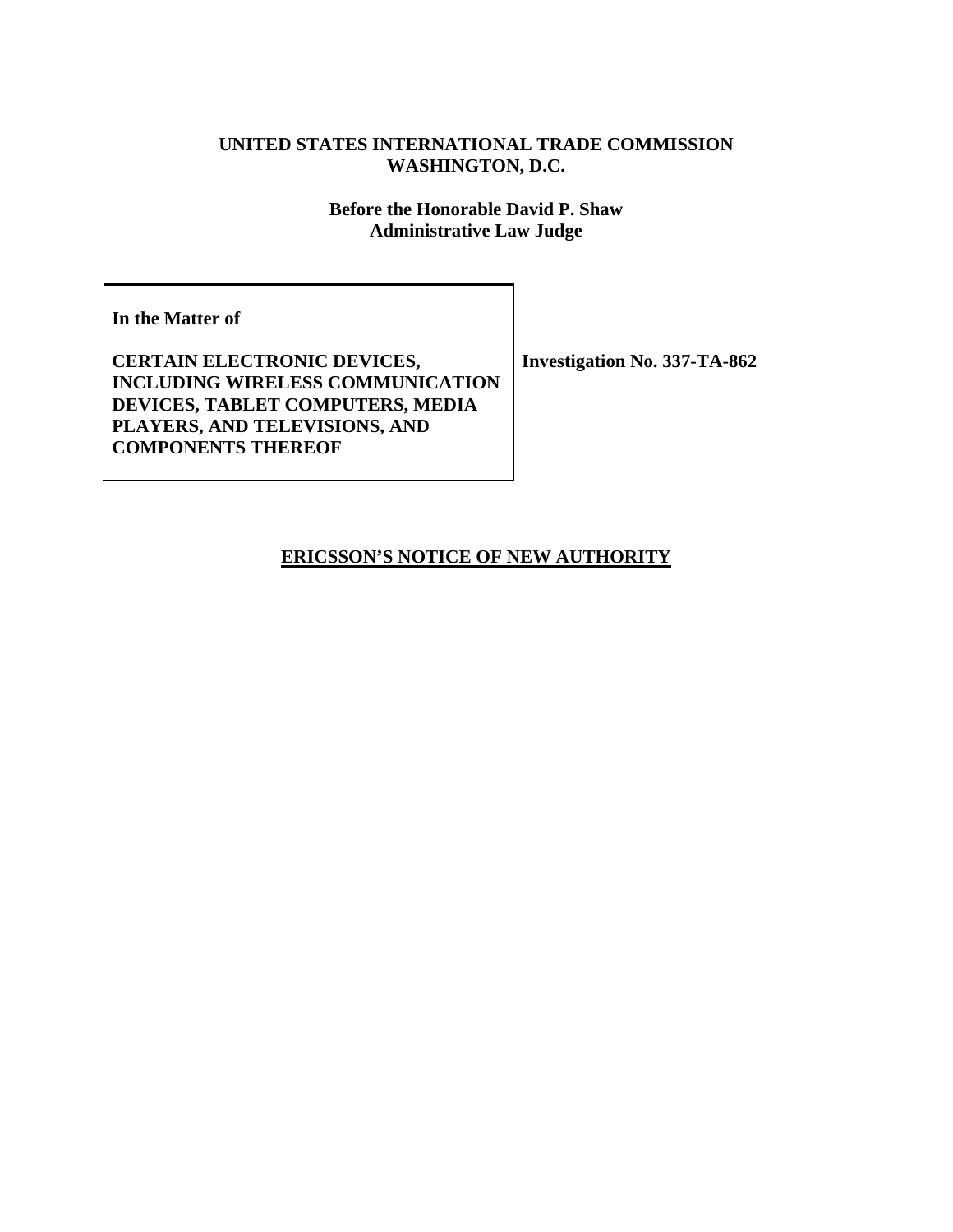# **TABLE OF CONTENTS**

| I. |           |                                                                                                                                                                     |  |
|----|-----------|---------------------------------------------------------------------------------------------------------------------------------------------------------------------|--|
| Π. |           |                                                                                                                                                                     |  |
|    | A.        |                                                                                                                                                                     |  |
|    | <b>B.</b> | The USTR Letter And The Policy Statement Permit<br>Exclusion Orders Based On Standard Essential Patents In<br>At Least Five Situations, Two Of Which Are Applicable |  |
|    | C.        | The USTR Letter Requires the ALJ To Make A<br>Determation Of FRAND Terms When Resolving<br>Samsung's FRAND-Related Affirmative Defenses and                         |  |
|    | D.        | The USTR Letter Requires Explicit Findings On FRAND<br>Issues, Including The Determination Of FRAND Licensing                                                       |  |
| Ш. |           |                                                                                                                                                                     |  |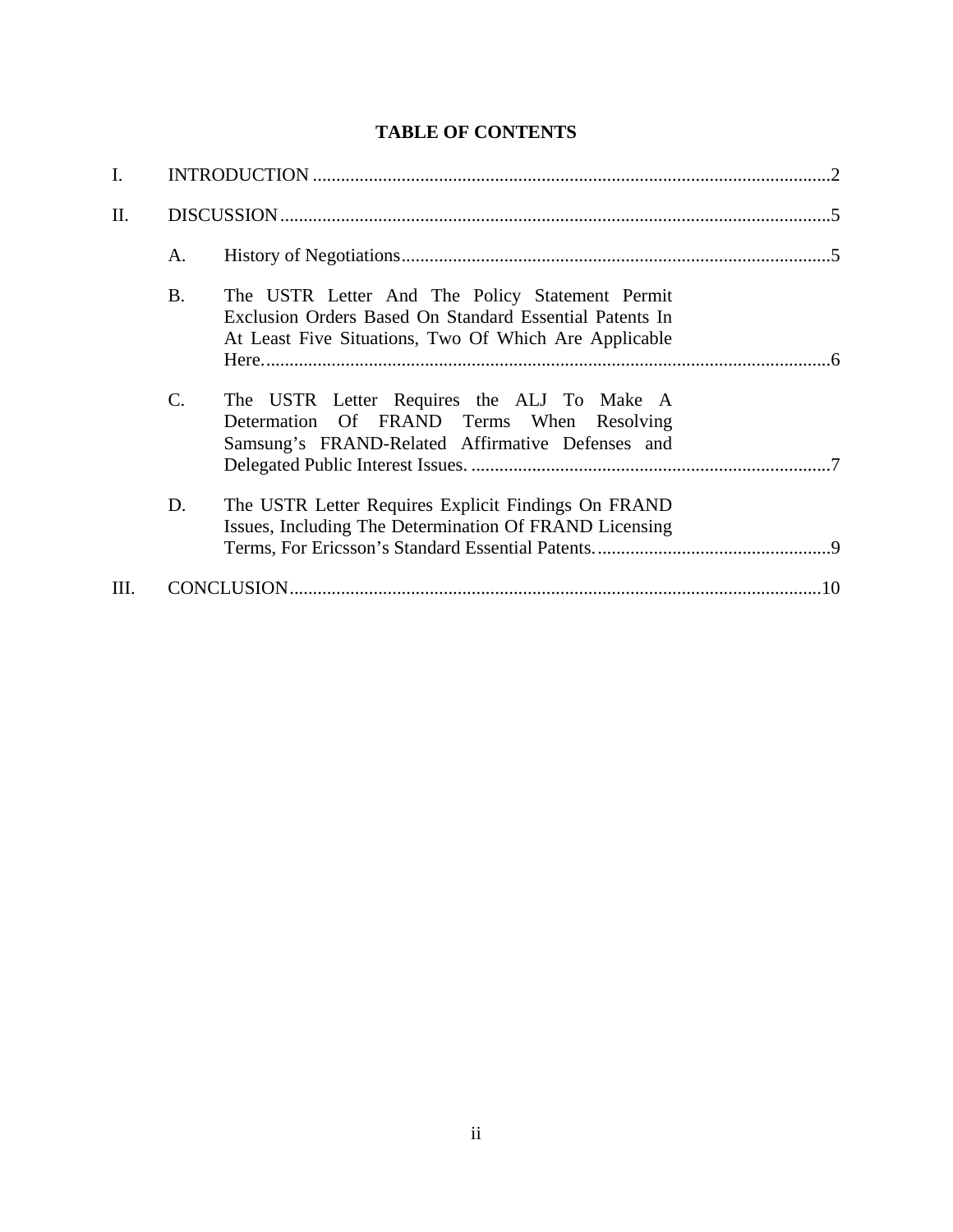Complainants Ericsson Inc. and Telefonaktiebolaget LM Ericsson (collectively "Ericsson") submit this Notice of New Authority to bring to the attention of the Administrative Law Judge and the other parties a decision that may impact the determination of the breach of FRAND defense asserted by Samsung in this Investigation. Specifically, the purpose of this Notice is to bring to the attention of the ALJ the USTR's recent disapproval of the exclusion order recommended by the Commission in the 794 Investigation between Samsung and Apple,<sup>1</sup> and to set forth Ericsson's position as to what impact, if any, this decision will have on this Investigation.

The question of whether Ericsson has complied with its FRAND obligations that attach to its standard essential patents has been an issue raised by Samsung since the beginning of this Investigation. Both Ericsson and Samsung have conducted extensive discovery and submitted expert opinions in regard to appropriate licensing terms for Ericsson's patents essential to the 2G, 3G, LTE, and 802.11 families of telecommunications standards, and the question of FRAND royalty rates will be a key focus at the upcoming evidentiary hearing.

The reason Ericsson is submitting this Notice is in the interest of full transparency regarding trial positions. Following the release of the USTR Letter, there has been significant commentary as to the effect of the disapproval on the criteria for the entry of exclusion orders on standard essential patents in future investigations. Ericsson, Samsung, and the Staff recently conducted a meet and confer telephone call into whether, and how, the USTR Letter will affect the determinations that will be made as a part of this Investigation. In that call, Ericsson stated its view that, pursuant to the USTR Letter, the ALJ is required to determine (1) whether Ericsson's licensing offers to Samsung comply with its FRAND commitments, and (2) if the

1

<sup>&</sup>lt;sup>1</sup> See Letter from Michael B. G. Froman to Irving A. Williamson, August 3, 2013 (hereinafter USTR Letter).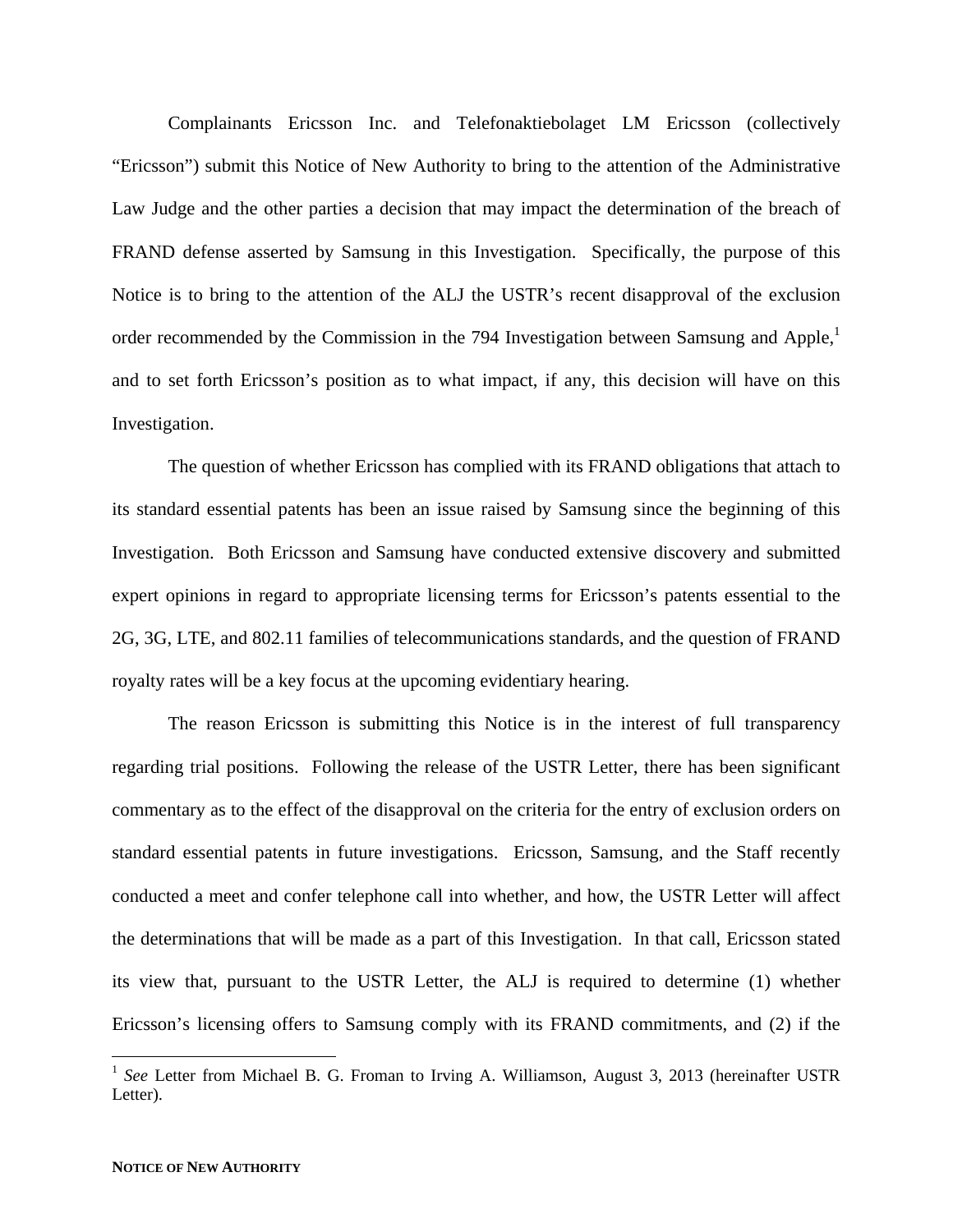ALJ determines that they did not, then the ALJ should make a determination of what terms would comply with FRAND. These issues have always been part of this Investigation, having been put at issue by Samsung's breach of FRAND defense, but following the USTR Letter these issues now also bear upon the public interest and may require more detailed factual findings to comply with the USTR Letter. During the parties' meet and confer, Samsung declined to take a position on these issues, other than to concede that they should be resolved the same way in this case as in Samsung's pending ITC investigation against Ericsson, Investigation No. 337-TA-866. Ericsson files this Notice to set forth its position, as well as to solicit Samsung (and the Staff it it chooses) to respond with their positions on the impact of the USTR Letter.

#### **I. INTRODUCTION**

On August 3, 2013, the United States Trade Representative (USTR) disapproved the Commission's determination that an exclusion order and a cease and desist order should issue against Apple in *Certain Electronic Devices, Including Wireless Communication Devices, Portable Music and Data Processing Devices, and Tablet Computers*, Inv. No. 337-TA-794 (the 794 Investigation). The 794 Investigation involves a Samsung patent that is encumbered by a FRAND commitment. The USTR based his decision on his review and discussion of the policy considerations articulated by the Department of Justice (DOJ) and the United States Patent & Trademark Office (USPTO) in their January 8, 2013 Policy Statement on Remedies for Standard-Essential Patents Subject to Voluntary F/RAND Commitments<sup>2</sup> with respect to their impact on competitive conditions in the U.S. economy and on U.S. consumers.

 $^2$  U.S. Dep't Just. and U.S. Patent and Trademark Office, Policy Statement on Remedies for STANDARD-ESSENTIAL PATENTS SUBJECT TO VOLUNTARY FRAND COMMITMENTS at 6 (Jan. 8, 2013), available at http://www.justice.gov/atr/public/guidelines/290994.pdf (hereinafter Policy Statement).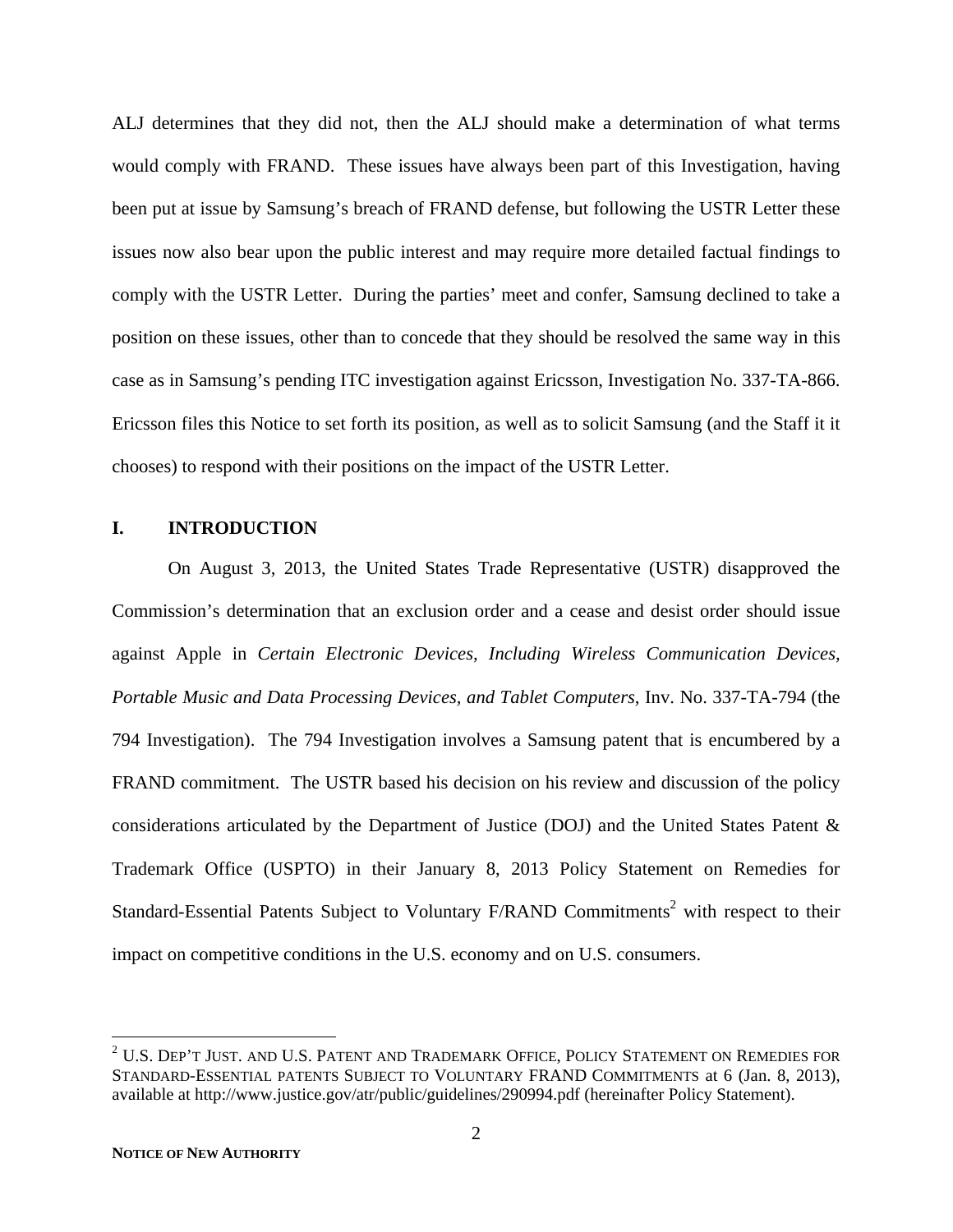Despite disapproving the exclusion order in the 794 Investigation, the USTR made clear that he was not articulating a blanket rule against exclusion orders based on FRANDencumbered standard-essential patents. The USTR stated that exclusion orders remain an appropriate remedy where, for example, "a putative licensee refuses to pay what has been determined to be a FRAND royalty, or refuses to engage in a negotiation to determine FRAND terms . . . . Such a refusal could take the form of a constructive refusal to negotiate, such as by insisting on terms clearly outside the bounds of what could reasonably be considered to be FRAND terms in an attempt to evade the putative licensee's obligation to fairly compensate the patent holder."<sup>3</sup> The USTR further counseled that, in future investigations involving standard essential patents that are subject to voluntary FRAND commitments, the Commission should "have the parties develop a comprehensive factual record related to these issues...."<sup>4</sup> The USTR emphasized that the Commission is "*well-positioned to consider these issues*" and directed "the Commission [to] make *explicit findings on these issues to the maximum extent possible.*" 5

In this Investigation, Ericsson asserts six standard essential patents subject to voluntary FRAND commitments against Samsung.<sup>6</sup> Samsung, in turn, asserts an affirmative defense to infringement based on Ericsson's alleged failure to honor its FRAND obligations. The public interest considerations discussed in the USTR Letter and Policy Statement are thus squarely at issue. The USTR's instruction to the ALJ and Commission to make explicit findings with respect to FRAND issues applies to this Investigation as well.

 $3$  USTR Letter at 2 n.3.

<sup>4</sup> USTR Letter at 3.

<sup>5</sup> *Id*. (emphasis added).

<sup>&</sup>lt;sup>6</sup> See Joint Stipulation Relating to the Parties' F/RAND Commitments, filed August 8, 2013.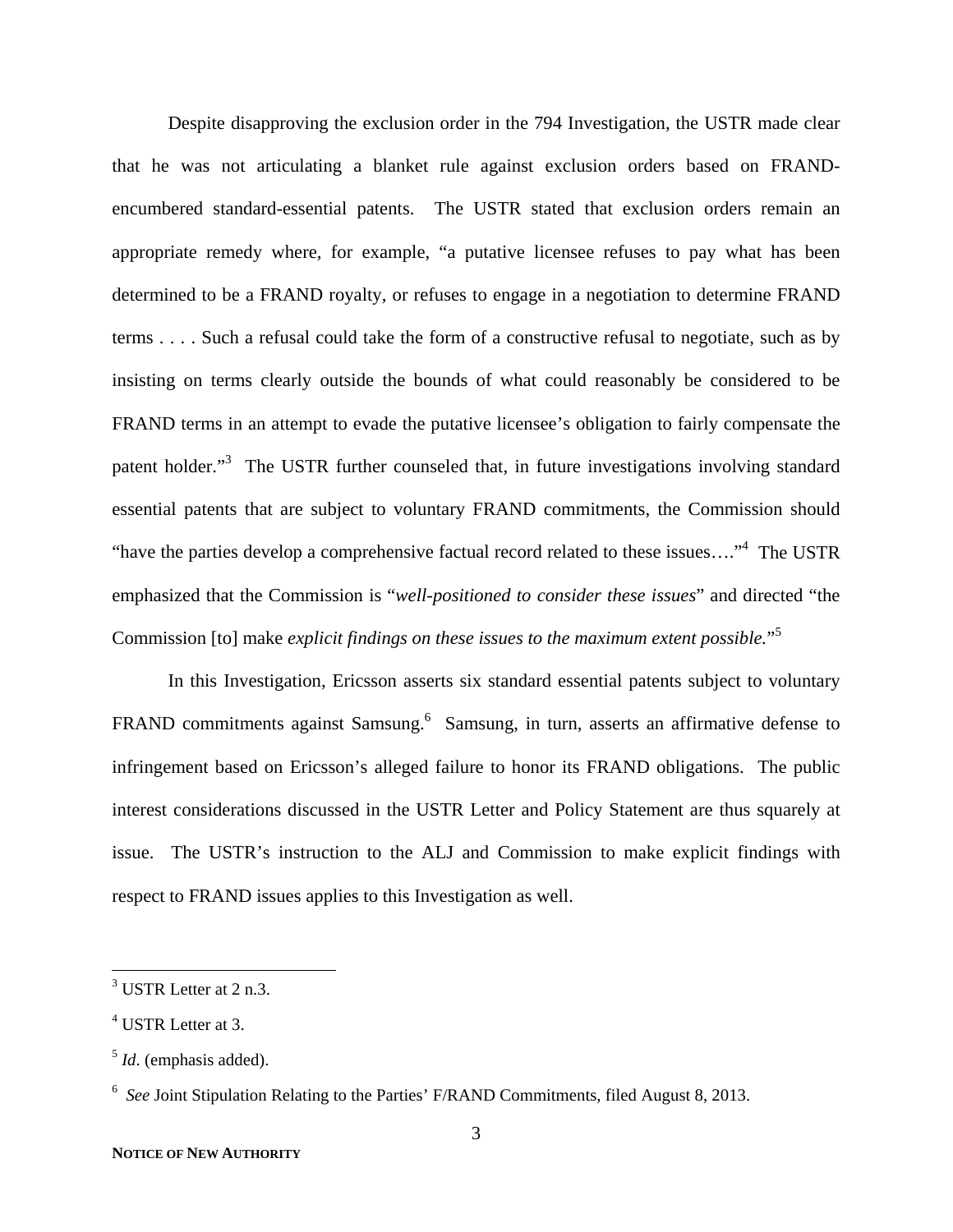The parties to this Investigation have already developed an extensive evidentiary record with regard to FRAND licensing issues in this Investigation which will allow the ALJ to make the findings requested by the USTR letter. To date, FRAND licensing issues have been the subject of at least 16 depositions, 9 expert reports, more than 250 written discovery requests, and thousands of pages of produced documents. Moreover, experts for both Ericsson and Samsung have already opined in regard to appropriate royalty rates for Ericsson's patents essential to the 2G, 3G, LTE, and 802.11 standards.<sup>7</sup> Ericsson will address these issues in its Pre-Hearing Brief and anticipates that Samsung will do the same. Given the extensive record already accumulated on these issues, there is no need to delay the evidentiaty hearing to accomodate the adjudication of FRAND licensing terms. Any suggestion by Samsung that the hearing date should be extended would be a mere delay tactic and should be rejected at the outset.

In light of the USTR Letter, Ericsson submits that, in making determinations relevant to the overlapping issues raised in Samsung's breach of FRAND affirmative defense, as well as the public interest issues raised in the USTR letter, the ALJ should make detailed determinations on the following points. First, whether the licensing offers extended by Ericsson to Samsung during their negotiations comply with FRAND -- if so, any exclusion order in this Investigation should be conditioned on Samsung's refusal to accept the terms that have been adjudicated as FRAND. Second, in the event the ALJ determines that Ericsson has not made a licensing offer to Samsung that complies with FRAND, then in that case the ALJ should go on to determine what royalty rate (and any other terms) would comply with FRAND -- then condition any exclusion order on Ericsson offering those terms to Samsung and Samsung refusing to accept them.

<sup>7</sup> *See* Expert Report of Thomas Vander Veen, filed June 18, 2003 (Samsung's Expert); Rebuttal Expert Report of J. Gregory Sidak, filed July 5, 2013 (Ericsson's Expert); Rebuttal Expert Report of Jonathan Putnam, filed July 8, 2013 (Ericsson's Expert).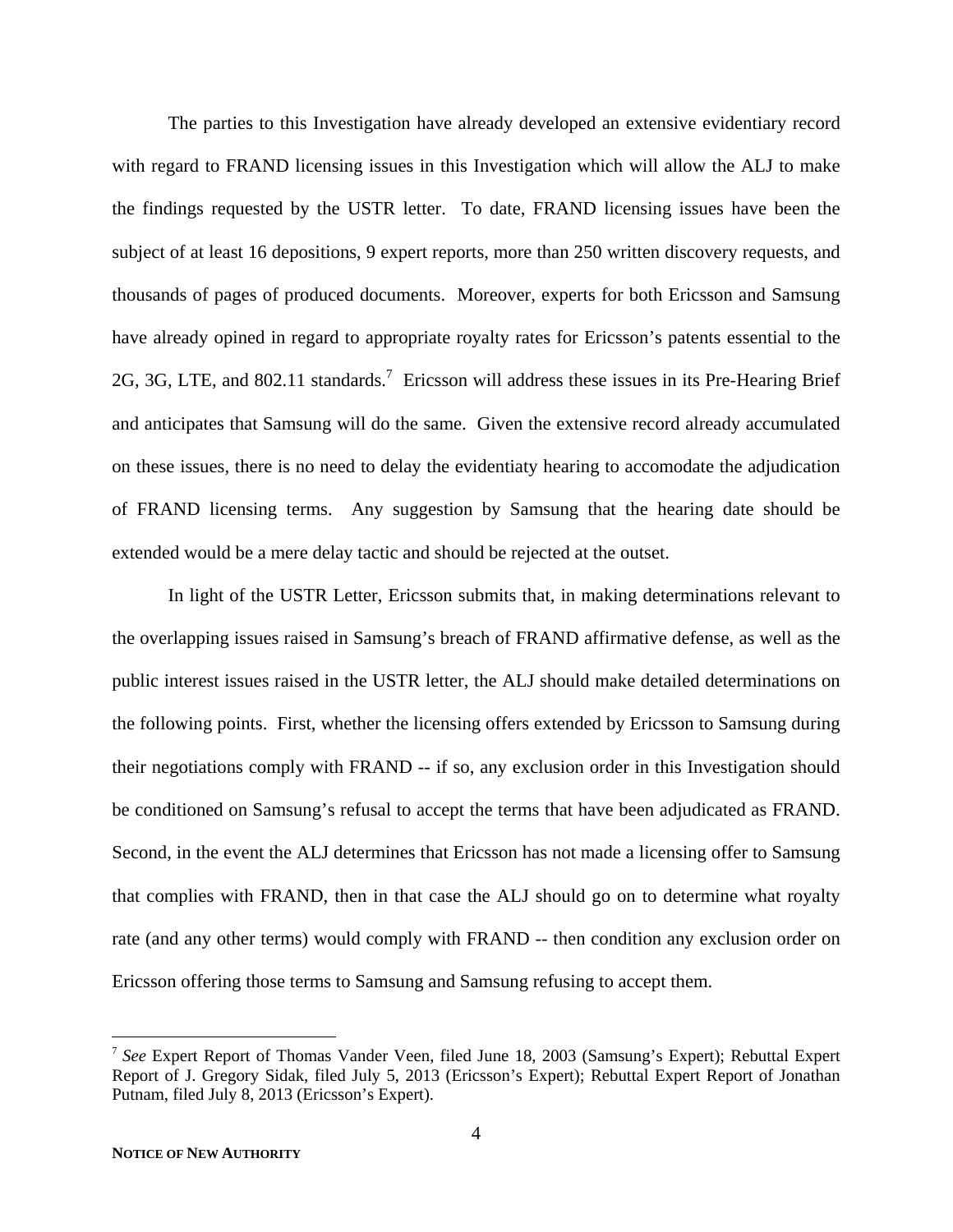Determination of these issues by the ALJ is necessary for the disposition of this Investigation and of whether any remedy should issue. *See Certain Portable Electronic Devices and Related Software*, Inv. No. 337-TA-721 (Notice to Review a Final Initial Determination, Dec. 16, 2011) ("The Commission's rules of practice and procedure provide that the initial determination of the ALJ *shall* include '. . . conclusions and the reasons or bases therefore *necessary for the disposition of all material issues of fact, law, or discretion in the record*. . . .' 19 C.F.R. (S) 210.42(d). The Commission generally anticipates that the ALJs will adjudicate all issues presented in the record.") (emphasis added).

### **II. DISCUSSION**

### **A. History Of Negotiations**

Ericsson and Samsung have been negotiating a renewal cross-license of their respective portfolios of patents subject to FRAND commitments for well over two years.<sup>8</sup> During this time, Ericsson has repeatedly offered to license its portfolios of patents essential to the 2G, 3G, LTE, and 802.11 telecommunications standards to Samsung on FRAND terms. All in all, the parties have participated in more than fifteen in-person meetings and numerous telephone conferences, yet are still at an impasse.

Samsung, for its part, has delayed the conclusion of the parties' licensing negotiations by unreasonably and steadfastly holding out, refusing to accept Ericsson's licensing offers while refraining from making any license payments since the expiration of the parties' prior license in April 2011. Samsung insists that Ericsson offer Samsung royalty rates that are a small fraction of the rates that are currently paid to Ericsson by many other licensees and are far too low to

<sup>&</sup>lt;sup>8</sup> A chronology of the parties' negotiations and licensing offers is set forth in the Rebuttal Expert Report of J. Gregory Sidak, filed July 5, 2013 at 28-43 (attached as Confidential Exhibit 1 hereto).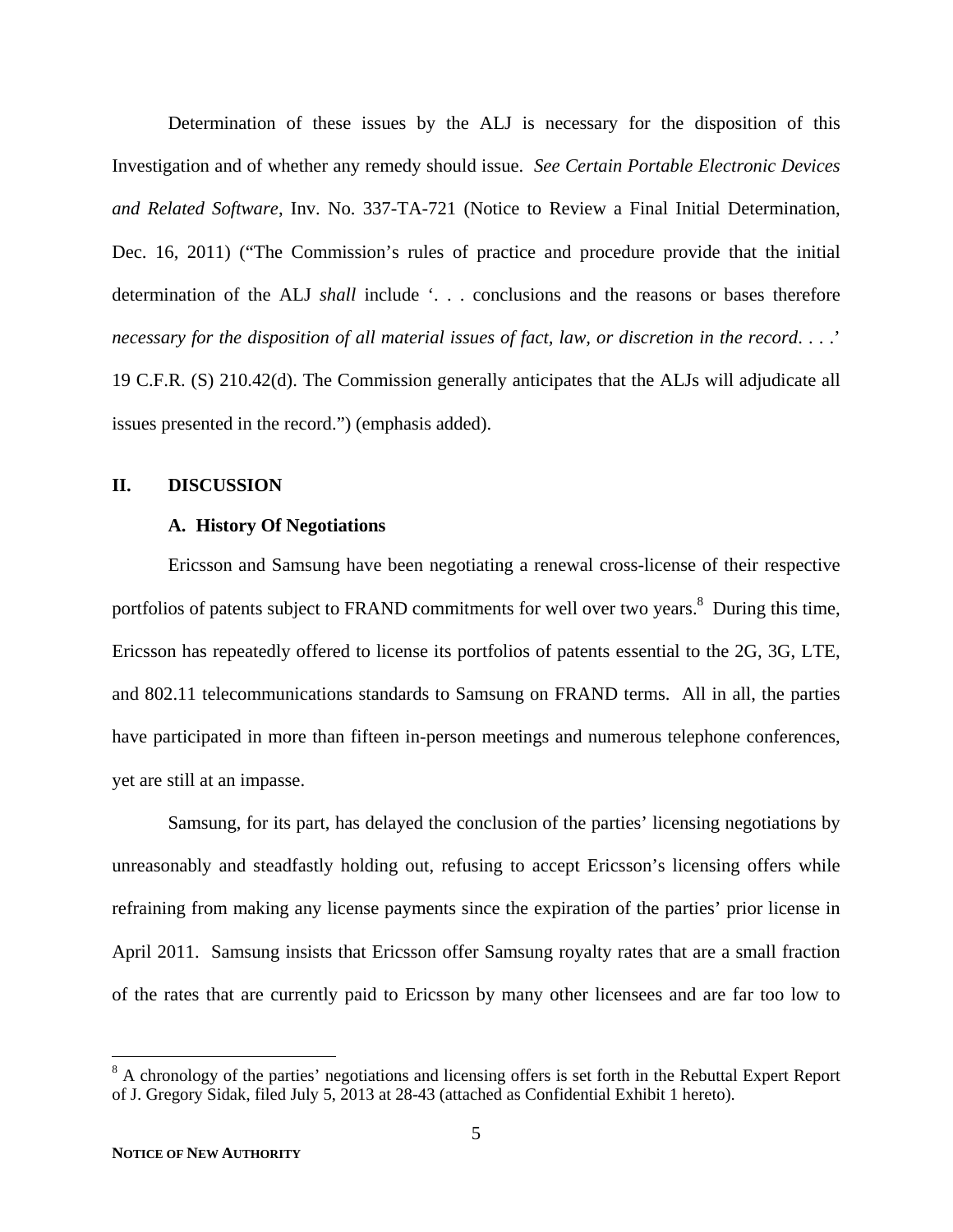reflect the actual value of Ericsson's patented standard essential technology.<sup>9</sup> According to the USTR Letter and the Policy Statement, Samsung's conduct in relation to Ericsson is precisely the type of conduct by a putative licensee that warrants an exclusion order.

# **B. The USTR Letter And The Policy Statement Permit Exclusion Orders Based On Standard Essential Patents In At Least Five Situations, Two Of Which Are Applicable Here.**

The USTR Letter again confirms the well-established rule that an exclusion order is an appropriate remedy for the infringement of valid and infringed standard-essential patents when the standard essential patent owner complies with its FRAND commitment but the putative licensee rejects the offer.<sup>10</sup> Based on its review of the USTR Letter and the Policy Statement, Ericsson has identified at least five situations in which an exclusion order remains an appropriate remedy for infringement of a standard essential patent:

- 1. The putative licensee refuses to accept a licensing offer from the standard essential patent owner that has been adjudicated to be FRAND by a neutral third-party, $^{11}$  such as the ALJ or Commission;
- 2. The putative licensee refuses to negotiate with the standard essential patent owner in regard to a FRAND license: $12$

 $\overline{a}$ <sup>9</sup> *See, e.g.* Rebuttal Expert Report of J. Gregory Sidak, filed July 5, 2013 at 57-84.

<sup>10</sup> *See also* Commission Opinion, 337-TA-794 (July 5, 2013) at 45-48 (citing 19 U.S.C. §§ 1337(a)(1)(B), (d)(1)); 19 U.S.C. § 1337(c); *Farrel Corp v. Int'l Trade Comm'n*, 949 F.2d 1147, 1156 (Fed. Cir. 1992); *Certain Mobile Telephone Handsets, Wireless Communication Devices, and Components Thereof,* Inv. No. 337-TA-578, Order 34, Initial Det., 2007 ITC LEXIS 228 (Feb. 20, 2007). *See also, e.g., Certain Wireless Communications Equip., Articles Therein, and Products Containing Same,* Inv. No. 337-TA-577, Order No. 21 (Apr. 13, 2007); *Certain Wireless Communications Equip., Articles Therein, and Products Containing Same,* Inv. No. 337-TA-577, Order No. 33 (Mar. 19, 2007); *Certain 3G Mobile Handsets,* Inv. No. 337-TA-613, Order No. 29 (Apr. 25, 2008).

 $11$  USTR Letter at 2 n.3; Policy Statement at 7.

<sup>&</sup>lt;sup>12</sup> USTR Letter at 2 n.3. This refusal "could take the form of a constructive refusal to negotiate, such as by insisting on terms clearly outside the bounds of what could reasonably be considered to be F/RAND terms in an attempt to evade the putative licensee's obligation to fairly compensate the patent holder." *Id*. Ericsson submits that another example of a constructive refusal to negotiate would be where the putative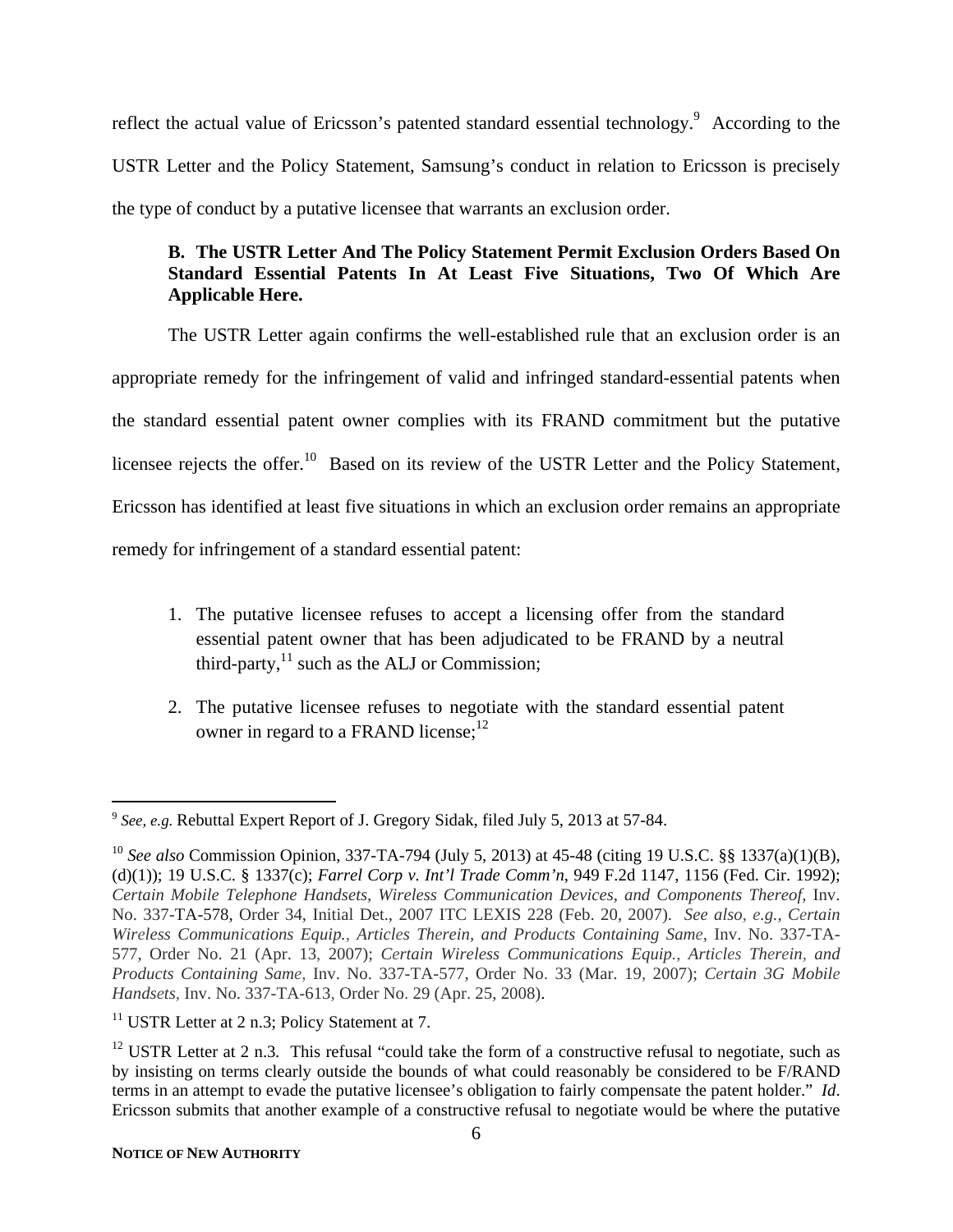- 3. The putative licensee fails to comply with the terms and conditions of a license agreement that complies with FRAND, such as by failing to pay royalties due under the agreement; $^{13}$
- 4. The putative licensee is not subject to the jurisdiction of a court that can award damages sufficient to compensate the complainant on a FRAND basis;  $14$ and/or
- 5. The patent owner contends and the Commission finds that the patent owner's declared essential patents are not, in fact, essential.<sup>15</sup>

The first and second situations are applicable in this Investigation. The first situation applies because Ericsson has extended a FRAND offer to Samsung and, under the USTR Letter, is entitled to a determination by the ALJ that Ericsson's FRAND offer is, in fact, FRAND. The second situation applies because Samsung has rejected Ericsson's FRAND offer and avoided paying royalties to which Ericsson is entitled, while simultaneously making unreasonable offers of its own to create the illusion that it is willing to keep negotiating.

### **C. The USTR Letter Requires The ALJ To Make A Determation Of FRAND Terms When Resolving Samsung's FRAND-Related Affirmative Defenses And Delegated Public Interest Issues.**

 As set forth above, the USTR has urged "the Commission [to] make explicit findings on [FRAND] issues to the maximum extent possible." It therefore follows that the ALJ — when resolving Samsung's FRAND-related affirmative defenses and delegated public interest issues in this Investigation — should make an in-depth evaluation of whether Ericsson has offered FRAND terms to Samsung and if not, what would constitute FRAND terms for Ericsson's standard essential patents. This factual finding is precisely the type of "explicit finding" that will

 $\overline{a}$ 

 $15$  USTR Letter at 3.

licensee rejects an offer of FRAND licensing terms in order to delay or avoid its payment of royalties to which the standard essential patent holder is entitled.

<sup>&</sup>lt;sup>13</sup> USTR Letter at 2 n.3; Policy Statement at 7.

<sup>14</sup> *Id.*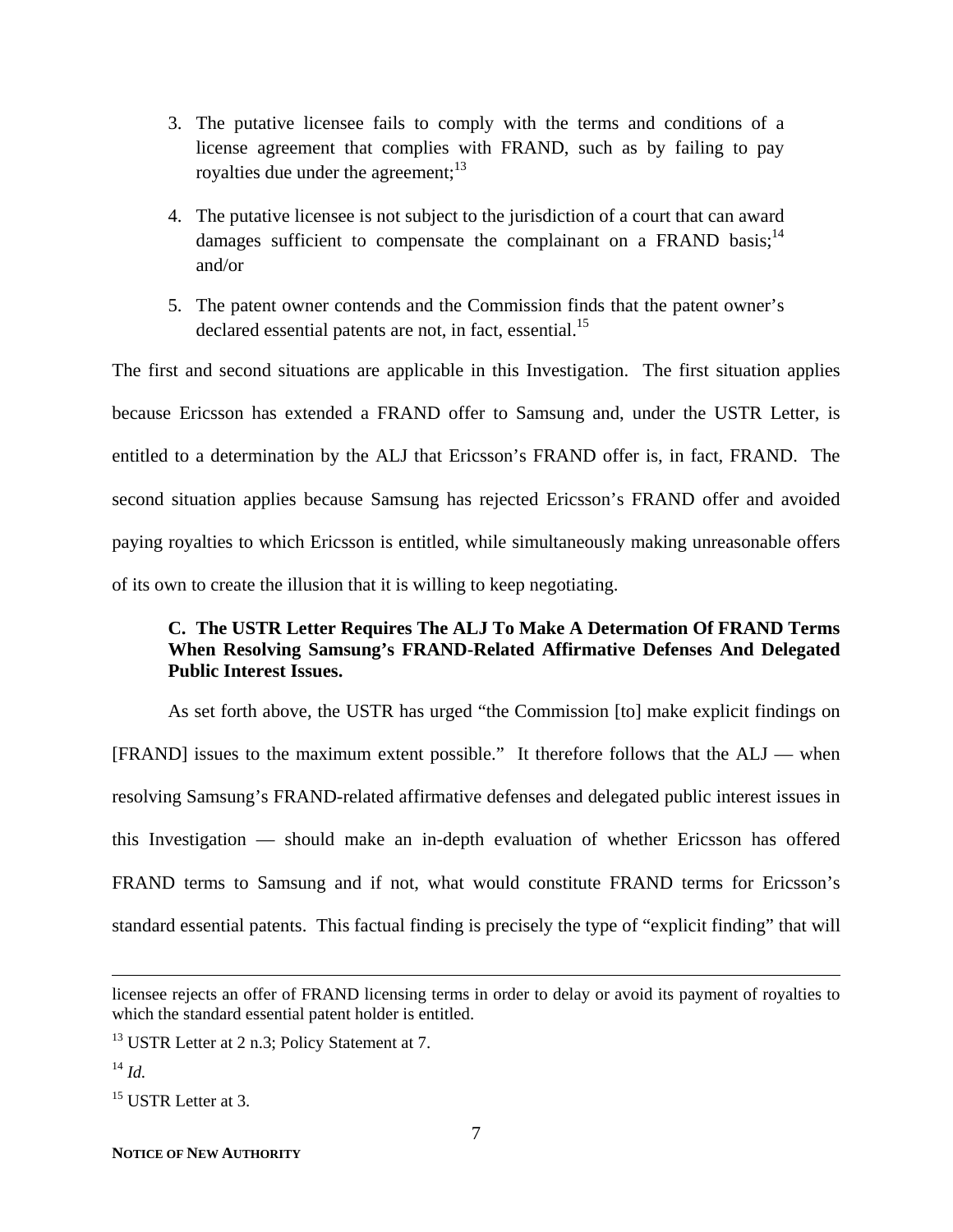aid the Commission in determing whether one of the situations set forth above is present here. That is, a determination of FRAND terms for Ericsson's standard essential patents will in turn provide the basis to determine at least: (a) whether Samsung is willing to license Ericsson's standard essential patents on terms that are FRAND; (b) whether Samsung rejected FRAND licensing terms in order to delay or avoid paying Ericsson royalties to which Ericsson is entitled; (c) whether Samsung has insisted on terms that are clearly outside the bounds of what can be reasonably considered FRAND; and (d) whether Ericsson engaged in attempted "hold-up."

 The record in this Investigation already contains ample guidance of how to determine appropriate FRAND terms for a patent owner's standard essential patents. *See, e.g.* Rebuttal Expert Report of J. Gregory Sidak, filed July 5, 2013; Rebuttal Expert Report of Jonathan Putnam, filed July 8, 2013; Rebuttal Expert Report of Roy Weinstein, filed July 5, 2013; and Rebuttal Expert Report of Bénédicte Fauvarque-Cosson, filed July 5, 2013. In light of and consistent with this guidance, Ericsson submits that an ALJ or the Commission should consider at least the following factors in deciding FRAND licensing terms for standard essential patents:

- 1. The extent of the patent owner's contribution to the standard and how the patent owner's contribution compares to the contributions of other patent owners;
- 2. The licensing terms entered into by the patent owner with other licensees;
- 3. The licensing terms in other comparable licenses for patents essential to the same standard;
- 4. The nature of and revenues and profits associated with the infringing products sold by the putative licensee;
- 5. Whether the licensing terms will ensure the patent owner's continued participation in standard-setting activities and fairly reward the patent owner's technological breakthroughs in relation to standardized technologies;
- 6. The extent to which the patent owner's standardized technology is incorporated into the putative licensee's standard-compliant products and the value of the standardized technology to those products;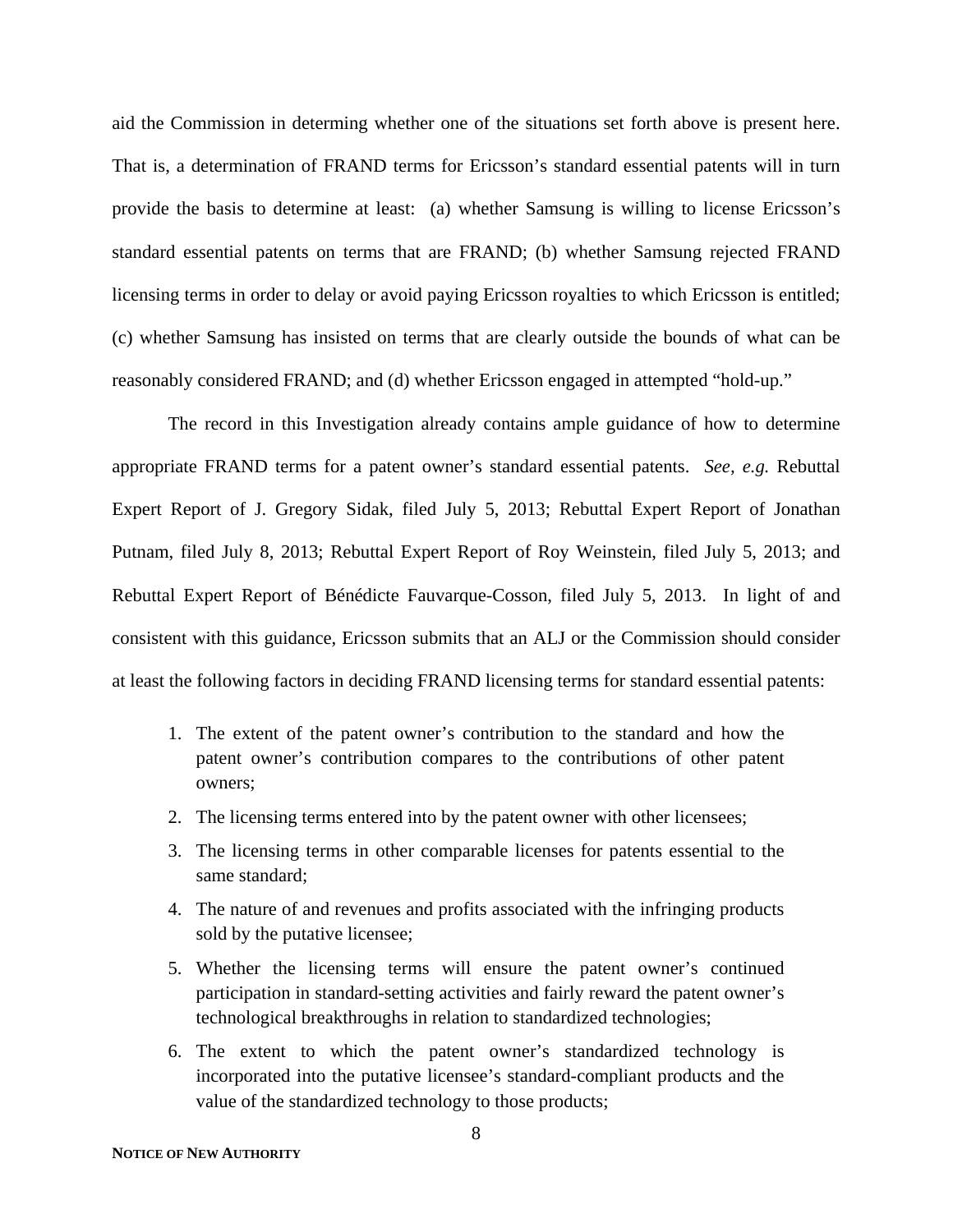- 7. The value conferred on the end user by the patent owner's patented standardessential technology;
- 8. The strength of the patent owner's standard essential patents; and
- 9. Whether the licensing terms will deny the putative licensee access to the standard and/or contribute to an unsustainable aggregate royalty burden.

In the 794 Investigation involving Samsung and Apple, neither the parties nor the Commission appear to have conducted a meaningful analysis of these factors, yet it is apparent from the USTR Letter that this type of analysis should be conducted in ongoing and future investigations involving patents subject to a FRAND commitment.

 In this Investigation, upon a finding that Ericsson's standard essential patents are valid and infringed, Samsung's rejection of licensing terms that have been neutrally adjudicated to be FRAND would warrant an exclusionary remedy. Samsung and its expert witness, Professor Joseph Farrell, do not disagree that this would be the appropriate result.<sup>16</sup> This result would also be consistent with the approach advocated by the Federal Trade Commission in public comments submitted in Investigation No. 337-TA-745.<sup>17</sup>

### **D. The USTR Letter Requires Explicit Findings On FRAND Issues, Including The Determination Of FRAND Licensing Terms, For Ericsson's Standard Essential Patents.**

For the reasons set forth above, the ALJ's Final Initial Determination on violation and/or Recommended Determination on remedy should include explicit factual findings on FRAND issues, including but not limited to an express finding as to whether the royalty rates offered to Samsung by Ericsson for a license to Ericsson's worldwide portfolio of patents essential to the

<sup>&</sup>lt;sup>16</sup> See Expert Report of Joseph Farrell, filed June 18, 2003 at ¶ 14 and n. 1 (attached as Confidential Exhibit 2 hereto); Deposition of Joseph Farrell, July 31, 2013 at 9:9-11:9 (attached as Confidential Exhibit 3 hereto).

<sup>&</sup>lt;sup>17</sup> In re Motorola Mobility LLC, et al., FTC File No. 121 0120, Docket No. C-4410, Decision and Order (July 24, 2013) at § III.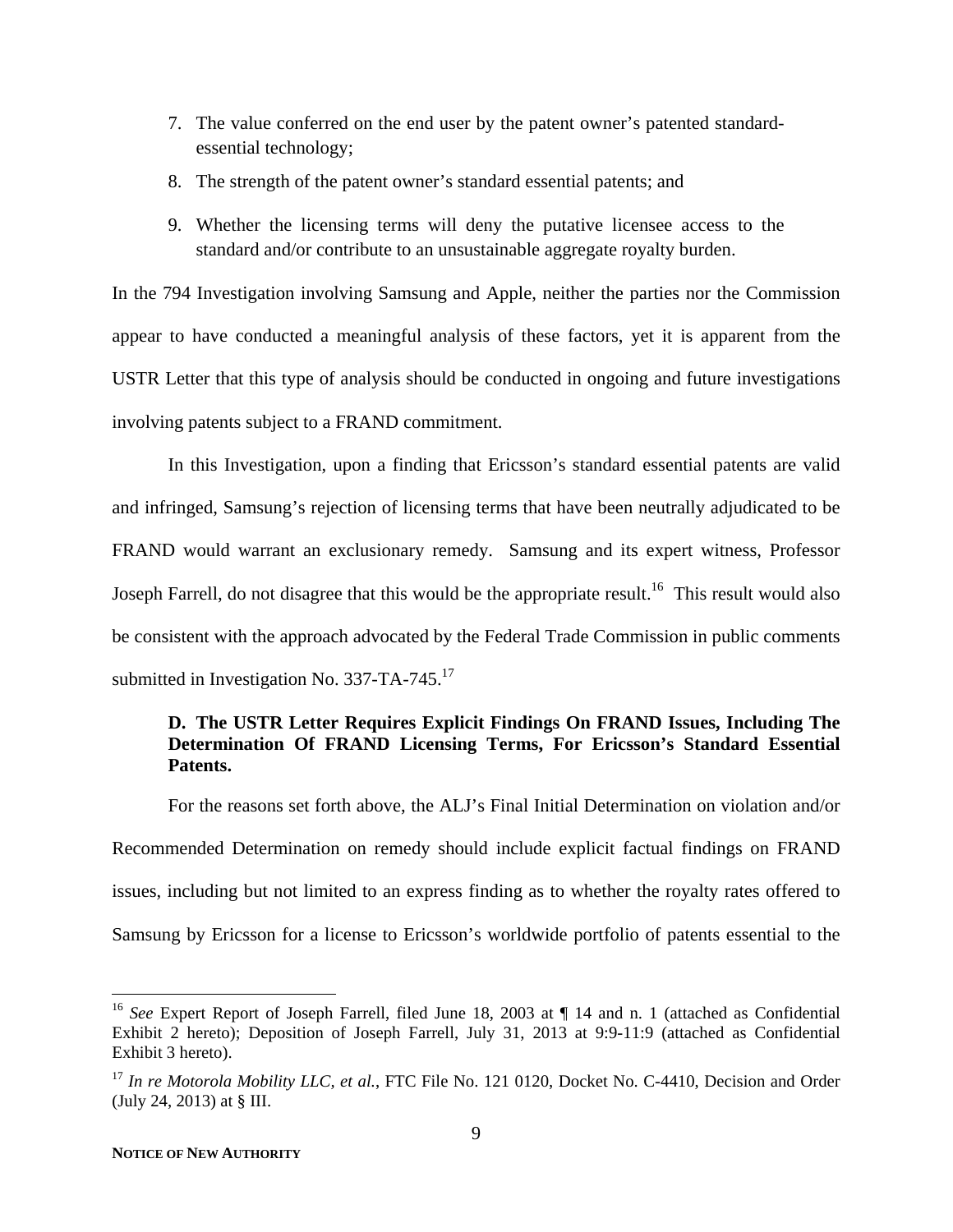2G, 3G, LTE, and 802.11 families of telecommunications standards are FRAND.<sup>18</sup> Ericsson further submits that, in the event that the ALJ determines that the royalty rates offered to Samsung by Ericsson are not FRAND, the ALJ should determine what rates Ericsson could offer to be in compliance with its FRAND commitment. The FTC separately recommended this twostep analysis in its recent order in the Motorola/Google Investigation. *See In re Motorola Mobility LLC, et al.*, FTC File No. 121 0120, Docket No. C-4410, Decision and Order (July 24, 2013) at § III.

Once the ALJ and the Commission adjudicate that Ericsson has, in fact, tendered a FRAND licensing offer to Samsung (or adjudicate the royalty rate and any other licensing terms that Ericsson must offer Samsung to comply with its FRAND commitment), any exclusion order should issue conditional upon Samsung's refusal to accept the adjudicated FRAND terms. This conditional approach would be fair to both parties and the public interest, and would be consistent with the approach mandated by the USTR Letter disapproving of the remedy issued in the 794 Investigation involving Samsung and Apple.

### **III. CONCLUSION**

In light of the recent USTR Letter, Ericsson respectfully submits that the ALJ's Final Initial Determination on violation and/or Recommended Determination on remedy should include an express determination of appropriate FRAND licensing terms for Ericsson's patents essential to the 2G, 3G, LTE, and 802.11 families of telecommunications standards.

1

<sup>&</sup>lt;sup>18</sup> Ericsson submits that the ALJ should adjudicate whether Ericsson's April 12, 2013 licensing offer to Samsung, attached as Confidential Exhibit 4 to this Notice, is FRAND. Consistent with industry practice and Ericsson's many existing patent license agreements, the terms of Ericsson's FRAND licensing offer to Samsung are on a world-wide portfolio basis.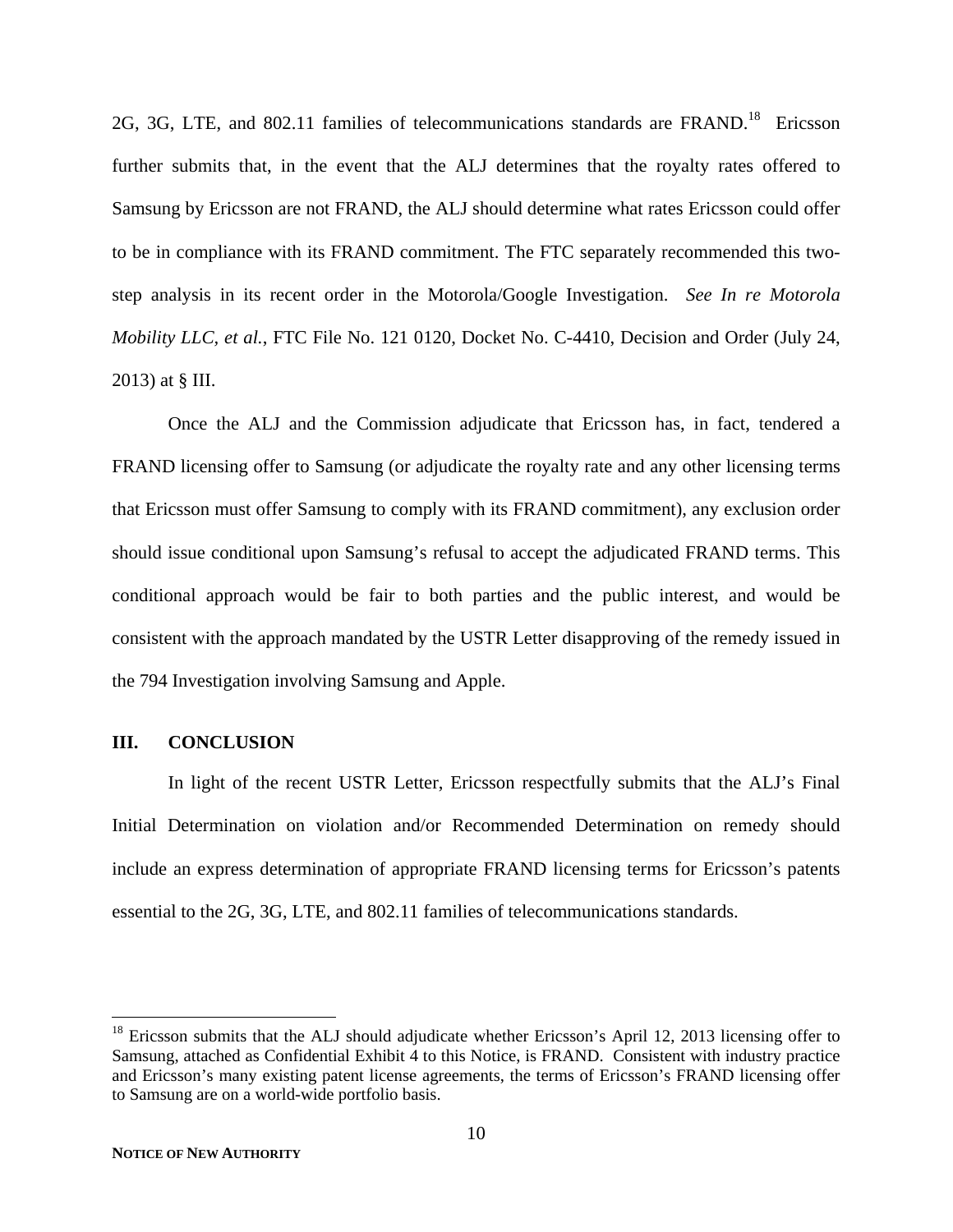**Dated: August 14, 2013.** 

Respectfully submitted,

### **MCKOOL SMITH, P.C.**

#### */s/ Benjamin Levi*

MIKE MCKOOL DOUGLAS A. CAWLEY THEODORE STEVENSON, III 300 Crescent Court, Suite 1500 Dallas, Texas 75201 Telephone: (214) 978-4000 Facsimile: (214) 978-4044 Ericsson\_Samsung\_862@mckoolsmith.com

KEVIN BURGESS 300 W. 6th Street, Suite 1700 Austin, TX 78701 Telephone: (512) 692-8700 Telecopier: (512) 692-8744 Ericsson\_Samsung\_862@mckoolsmith.com

BENJAMIN LEVI 1999 K Street, N.W., Suite 600 Washington DC 20006 Telephone: (202) 370-8300 Telecopier: (202) 370-8344 Ericsson\_Samsung\_862@mckoolsmith.com

*Counsel for Complainants Ericsson Inc. and Telefonaktiebolaget LM Ericsson*